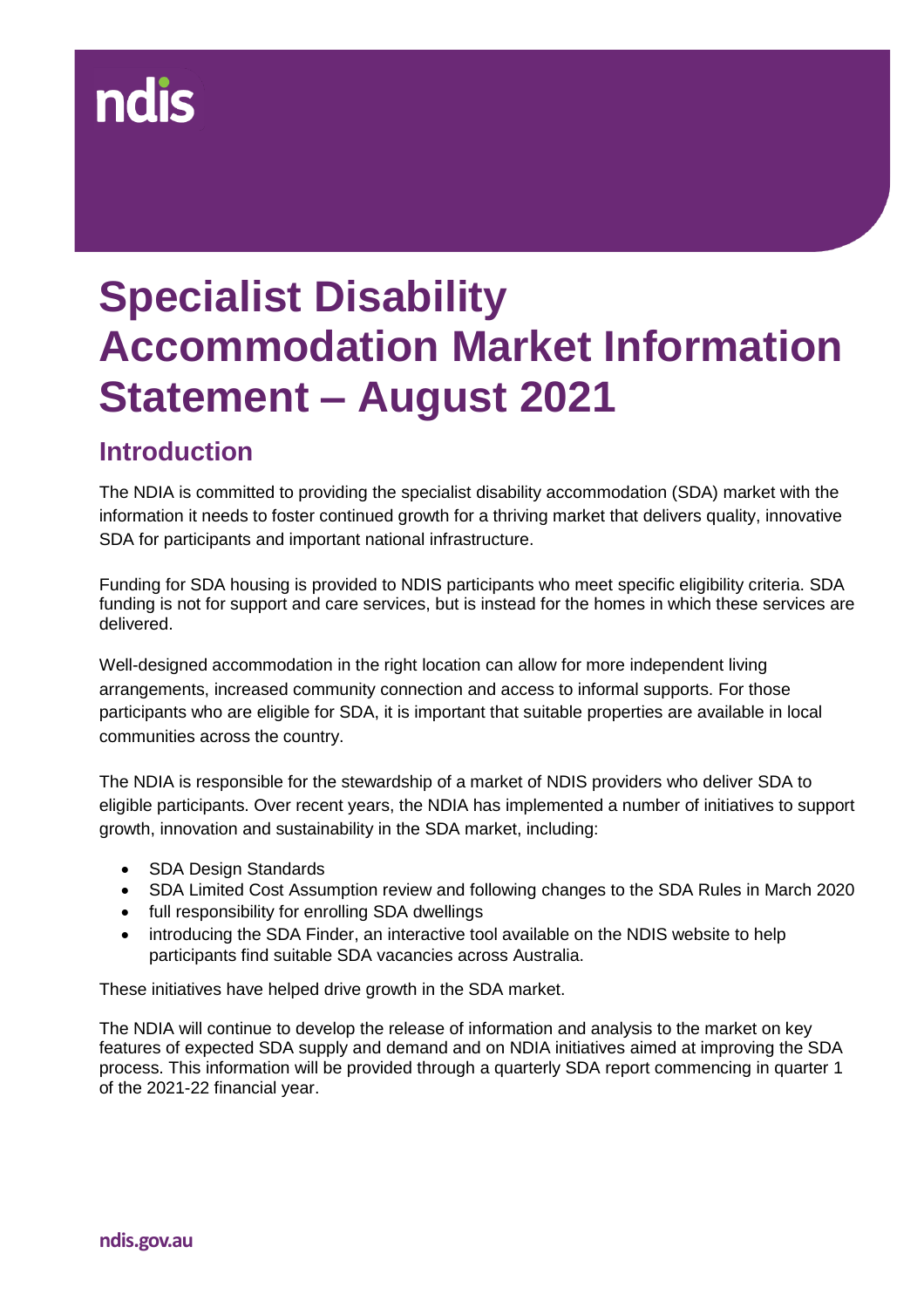The NDIA will continue to engage with stakeholders through the SDA Reference Group to gather feedback on the market information being released and ways in which these can be further enhanced for the benefit of the market.

## **Supply of single-participant apartments**

The NDIA welcomes the significant growth in new SDA builds to meet the needs of NDIS participants eligible for SDA and anticipates further investment and building activity will be needed. However, the breadth of demand in the market, particularly across building types and categories, must be a key consideration for providers and investors.

NDIA current data indicates the emergence of a potential supply imbalance between single-resident apartments in a number of locations compared with all other building types, particularly in relation to the High Physical Support category. This correlates with heightened vacancies in single-resident apartments which is currently being signalled by the market. Supply data published for the first quarter (till 31 March 2021) is available in tables P.13, P.14, P.15 and P.16 of [SDA Enrolled](https://data.ndis.gov.au/media/2770/download)  [dwellings and NDIS demand data \(XLSX 435KB\)](https://data.ndis.gov.au/media/2770/download). Pipeline data for the same quarter is available in P.21.

[As announced in 2019,](https://ndis.gov.au/providers/housing-and-living-supports-and-services/specialist-disability-accommodation/sda-registration-and-dwelling-enrolment) from 1 July 2021 new build SDA properties must have a report from an accredited SDA assessor in order to be enrolled as a SDA dwelling. In addition to this, new builds can be pre-certified at the design stage to improve the confidence of developers and investors that upon completion, the dwelling will be enrolled as SDA.

Buildings underway prior to the mandatory requirements of the SDA design process from 1 July 2021 were able to apply for an exemption to be enrolled under the minimum guidelines. These exemptions are no longer available. The exemption process enabled the capture of existing pipeline supply, the majority of which are single bedroom high physical support apartments.

The NDIA will be capturing more pipeline data from this assessment process. This pipeline data will be included in the NDIS Quarterly Reports.

There will continue to be a need for innovative single-resident dwellings, however the rate at which High Physical Support single-resident dwellings are being enrolled compared to other dwelling types does not align to the likely approved demand profile anticipated by the NDIA.

While it is a matter for each provider or investor to manage their risk position, the NDIA notes further investment at current rates in single resident High Physical Support dwellings will likely carry a greater risk of vacancies.

The NDIA has developed an online SDA Finder tool which will be launched in August 2021. This will give SDA providers a convenient tool to meet their existing obligations under the SDA Rules to provide the NDIA with information on their vacancies.

The SDA Finder will allow for better visibility of existing SDA supply and improved pathways for eligible participants to connect with SDA providers.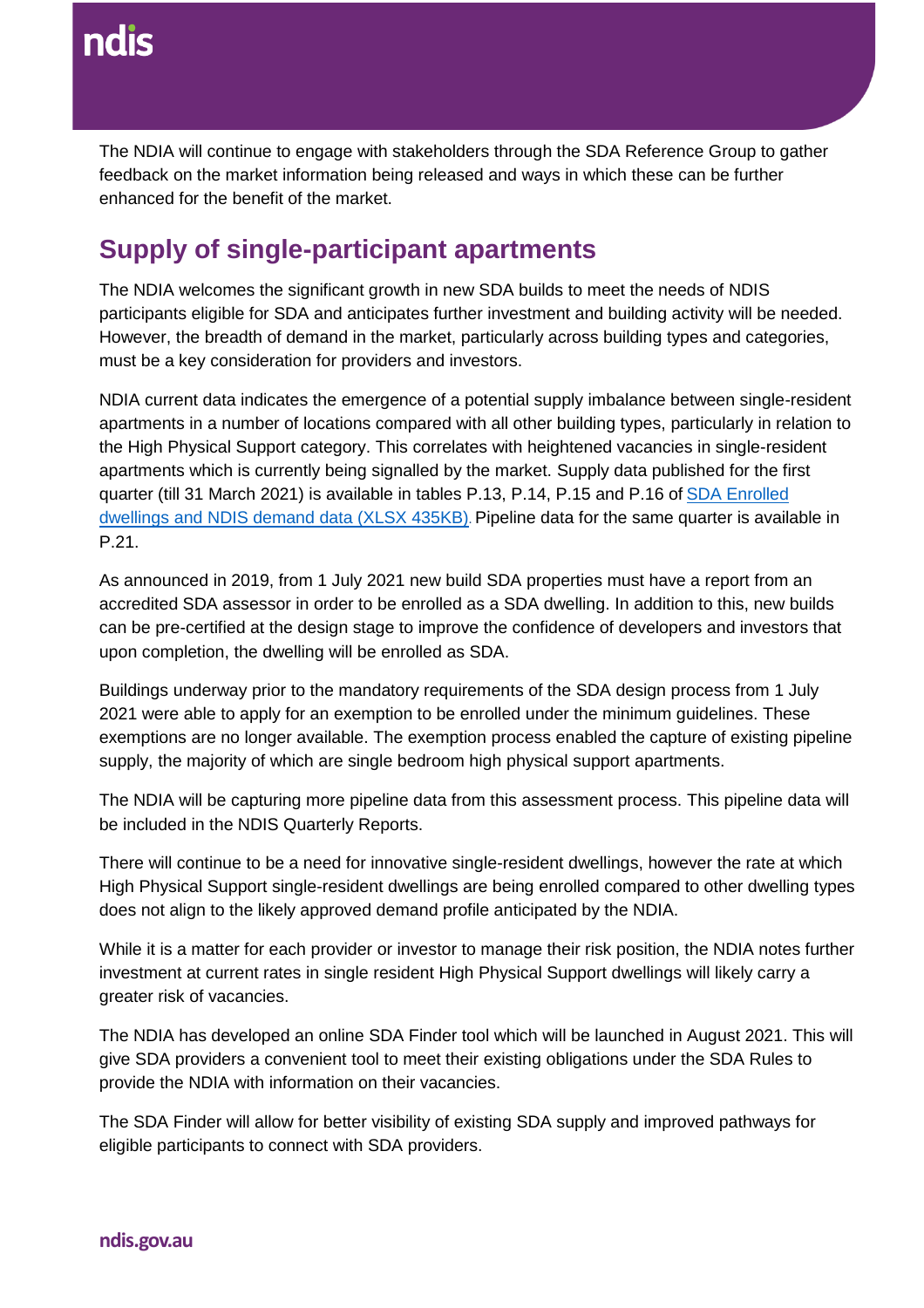## **SDA demand and participant eligibility**

The NDIA understands that accurate demand data on participants looking for SDA is important for decision making in the market. Since October 2020 data on the number of participants with SDA included in their plan has been published at the SA3 level in the NDIS Quarterly Report as well as being available on the NDIS [data.ndis.gov.au](https://data.ndis.gov.au/) webpages. A downloadable function allows further interrogation of this known demand data.

In late 2020 the NDIA began the process to combine decision making for SDA funding with the process for determining the amount of care participants need to live in their home (supported independent living). This combined decision making will provide for a more comprehensive understanding about what is reasonable and necessary for a particular participant with regards to their home and living needs.

SDA providers often assist participants in identifying and understanding what housing options may be available to them under the NDIS should they be assessed as eligible for SDA. This process assists with the timely identification of good matches between properties and participants, however it is important for participants to have their SDA eligibility determined by the NDIA before they are given a final offer for an SDA tenancy as the type of dwelling sought by the tenant may not align with the reasonable and necessary support package approved by the NDIA.

In an effort to speed up the eligibility process, NDIA participants can now submit a home and [living supports request form](https://www.ndis.gov.au/participants/home-and-living/home-and-living-supports-request-form) to apply for a home and living assessment without having to wait for a meeting with a planner.

Future estimates of Scheme costs are outlined in the [Interim Update to the Annual Financial](https://www.ndis.gov.au/about-us/publications#afsr)  [Sustainability Report Summary](https://www.ndis.gov.au/about-us/publications#afsr) which was released on 3 July 2021. This report includes estimates of the number of participants in supported independent living (SIL) – it is estimated that the growth in the number of participants in SIL will increase from approximately 26,000 to 35,000 over the next 4 years. Not all participants in SIL arrangements will require SDA, as other support types such as home modifications and independent living options meet participant need (as is the case now). Nonetheless, the projections do indicate increasing demand.

Definitive and granular data on demand by location and type is not yet available, however the Agency is currently undertaking analysis on particular likely demand cohorts such as young people living in residential aged care and participants who are still living in housing transitioned from state and territory governments. This analysis will be made public as soon as it is available and should be useful to guide investment decisions.